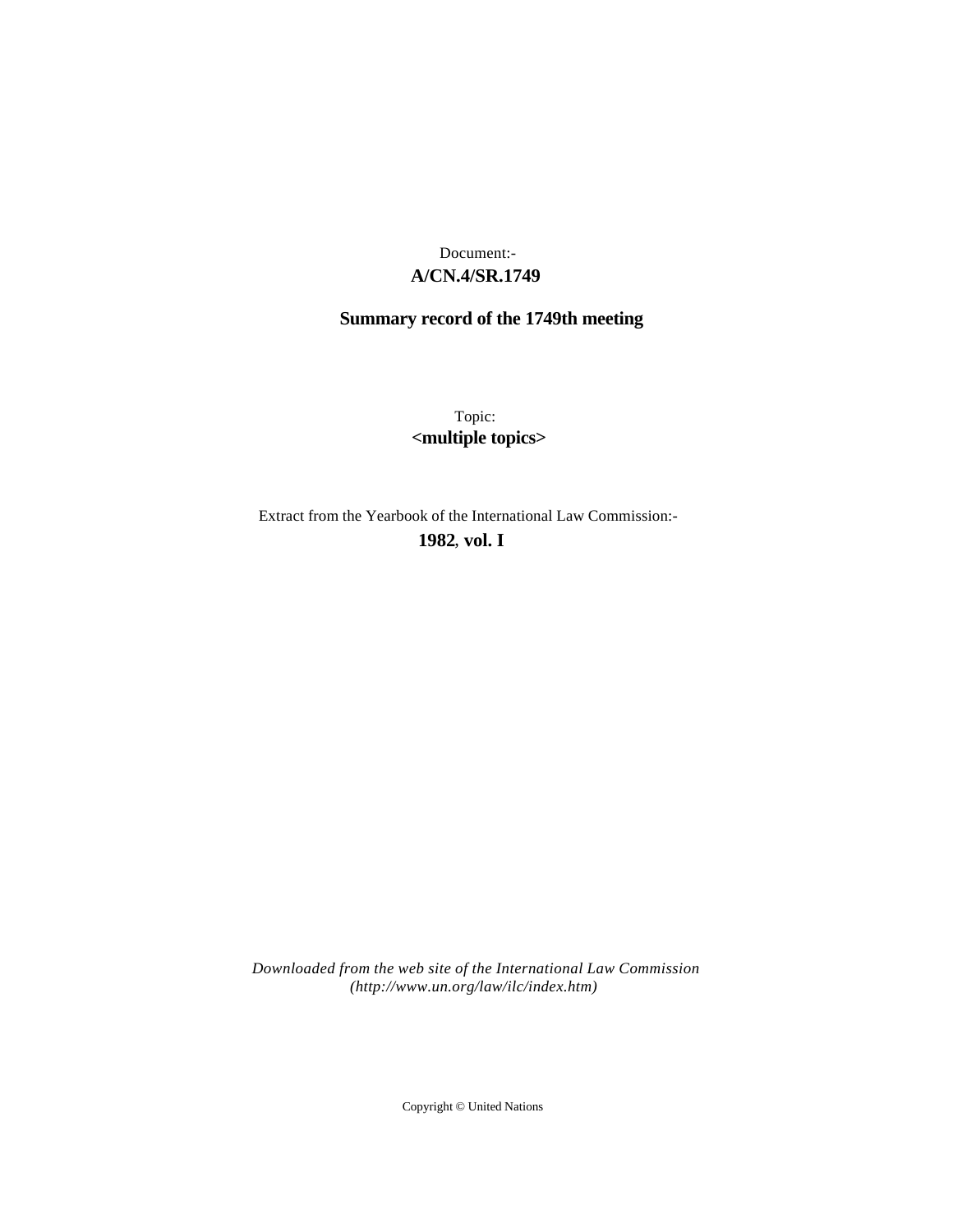organization in question. The word "each" in the English text should therefore be deleted, since it was not necessarily each treaty that involved the organization and its member States.

35. Sir Ian SINCLAIR said that, in his view, the problem with the English version arose because the words *"d'une maniere distincte",* which could be related to the word "each", had not been translated. He therefore suggested that in the English text the phrase "each involving an international organization" should be amended to read "each involving in a distinctive manner an international organization".

// *was so decided.*

36. Mr. MAHIOU, also referring to the first sentence, asked whether it would not be best to replace the words "several treaties" by the words "two or more treaties".

37. Mr. REUTER (Special Rapporteur) said that he preferred the existing wording; there would of course be at least two treaties—the original treaty and the constituent instrument of the organization—but, in some cases, there might also be a third treaty between the members of the international organization concerned and its partners which were parties to the original treaty.

38. Mr. USHAKOV, referring to the second sentence of paragraph 2, said that the expression "run by an international organization" did not seem particularly apt for a customs union.

39. Mr. REUTER (Special Rapporteur) suggested that, in order to meet that point, the expression in question should be amended to read "in the case where it takes the form of an international organization".

*It was so decided.*

*Paragraph (2), as amended, was approved.*

Paragraph (3)

*Paragraph (3) was approved.*

Paragraph (4)

40. Mr. CALERO RODRIGUES proposed that in the English text the words "from a number of" should be replaced by the words "from the following".

*It was so decided.*

*Paragraph (4), as amended, was approved.*

Paragraphs (5) to (7)

*Paragraphs (5) to (7) were approved.*

Paragraph (8)

41. Mr. McCAFFREY, supported by Sir Ian SIN-CLAIR, proposed that in the first sentence the word "third" should be deleted; read in conjunction with the last part of the concluding sentence of paragraph 7, it was confusing.

42. Mr. USHAKOV proposed that the words "third States" should be replaced by wording indicating that the States concerned were not parties to the treaty in question.

43. Mr. SUCHARITKUL agreed with Mr. Ushakov and proposed that the same change should be made in the last line of paragraph (7).

44. The CHAIRMAN suggested that the Special Rapporteur should be invited to redraft the first sentence of paragraph (8) in the light of the comments made.

*It was so decided.*

45. Mr. MAHIOU pointed out that the fourth sentence of paragraph (8) should be amended in the same way as the second sentence of paragraph (2).

46. Mr. REUTER (Special Rapporteur) agreed. He suggested that the words "that manages a customs union" should be replaced by the words "that has been given its form by a customs union".

*It was so decided.*

*Paragraph (8), as amended, was approved.*

Paragraphs (9) to (17)

*Paragraphs (9) to (17) were approved.*

*The commentary to article 36* bis, *as amended, was approved.*

*Commentary to article 37* (Revocation or modification of obligations or rights of third States or third organizations)

*The commentary to article 37 was approved.*

The meeting rose at 6 p.m.

### **1749th MEETING**

*Tuesday, 20 July 1982, at 10.05 a.m.*

*Chairman:* Mr. Leonardo DIAZ GONZALEZ *later:* Mr. Paul REUTER

### **Draft report of the Commission on the work of its thirty-fourth session** *{continued)*

**CHAPTER II.** *Question of treaties concluded between States and international organizations or between two or more international organizations* (continued) (A/CN.4/L.344 and Add. 1-6)

**C. Draft articles on the law of treaties between States and international organizations or between international organizations** *(continued)* (A/CN.4/L.344 and Add. 1-5)

1. The CHAIRMAN invited the members of the Commission to limit their observations to points of substance.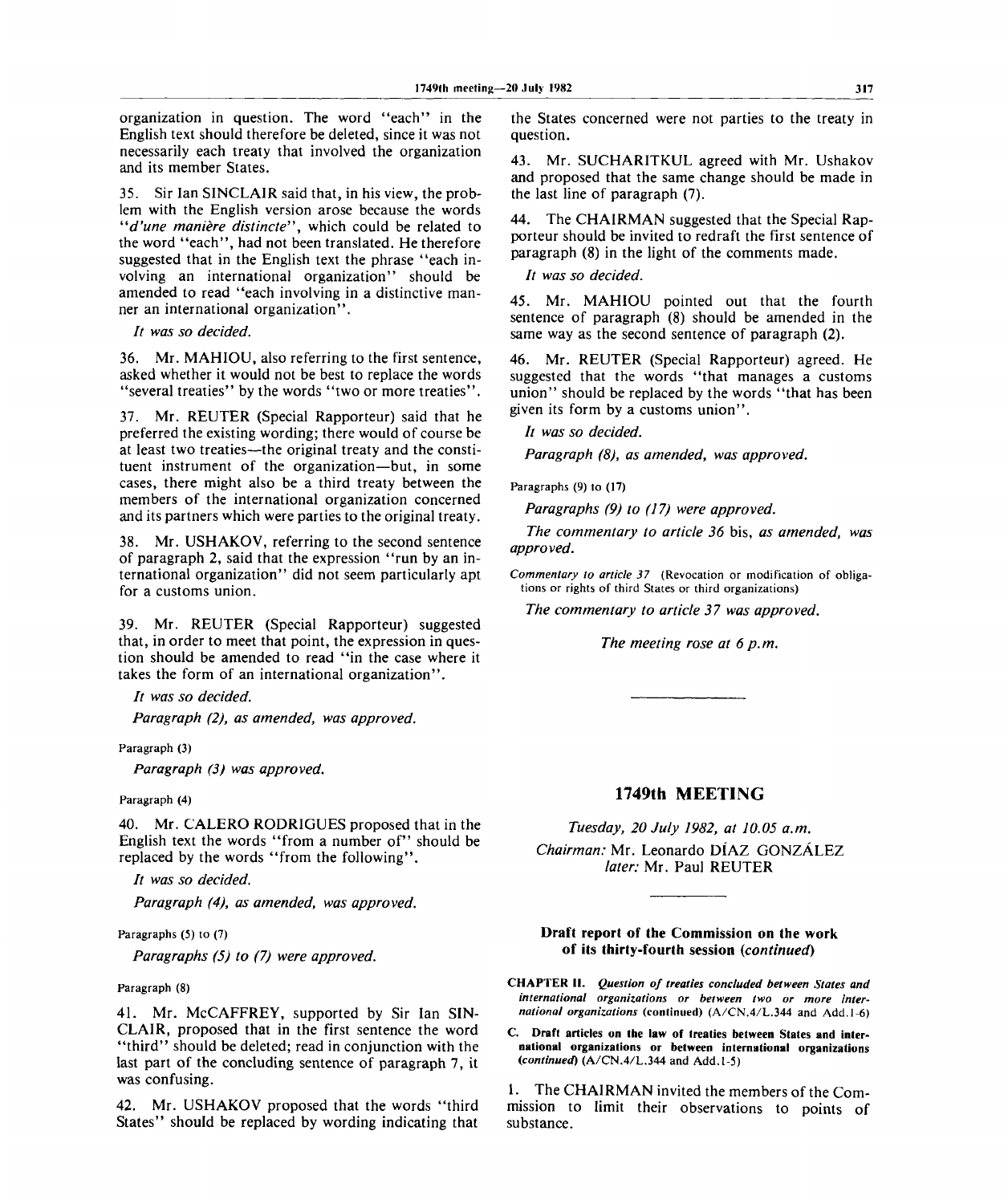PART V (INVALIDITY, TERMINATION AND SUSPENSION OF THE OPERA-TION OF TREATIES) (A/CN.4/L.344/Add.4)

SECTION 4 (Procedure)

*Commentary to article 67* (Instruments for declaring invalid, terminating, withdrawing from or suspending the operation of a treaty)

Paragraphs (1) and (2)

*Paragraphs (1) and (2) were approved.*

### Paragraph (3)

2. Mr. McCAFFREY suggested that the last sentence should be amended by replacing the words "to require the" by "to justify requiring the".

*It was so decided.*

*Paragraph (3), as amended, was approved.*

*The commentary to article 67, as amended, was approved.*

*Commentary to article 68* (Revocation of notifications and instruments provided for in articles 65 and 67)

*The commentary to article 68 was approved.*

*Section 4, as amended, was adopted.*

SECTION 5 (Consequences of the invalidity, termination or suspension of the operation of a treaty)

*Commentary to article 69* (Consequences of the invalidity of a treaty)

*The commentary to article 69 was approved.*

*Commentary to article 70* (Consequences of the termination of a treaty)

3. Sir Ian SINCLAIR said that he would like the Special Rapproteur to explain what was meant by the expression "a rule regarding conflict of laws over time" in the last sentence of the commentary.

4. Mr. McCAFFREY said that he believed the expression "conflict of laws", which represented a notion of private international law, was inappropriate. He would prefer it to be replaced by an expression such as "conflict of treaty obligations".

5. Mr. REUTER (Special Rapporteur) said that in continental-law countries with a predominantly Germanic culture, the expression used was "intertemporal law". In French law, the expression "conflict of laws" was removed from the pure context of private international law to refer to conflicts of laws which took place over time; the question was, which law applied, depending on the temporal circumstances, to a situation or to effects which took place over time. However, to solve the problem completely, he proposed that the entire last sentence should be deleted.

*It was so decided.*

*The commentary to article 70, as amended, was approved.*

6. Mr. McCAFFREY said that the expression "conflict of laws over time" in the third sentence raised the same problem as in the commentary to article 70. Furthermore, he did not quite see what interpretation was being referred to in the third sentence of the commentary.

7. Sir Ian SINCLAIR suggested that the second and third sentences should be deleted and that the beginning of the following sentence should be amended to read: "The Commission considered it inappropriate to make any changes to the text of article 71, not only ...".

8. Mr. REUTER (Special Rapporteur) said that he agreed to those suggestions, which made it clear that the question at issue was the interpretation of the three articles of the Vienna Convention on the Law of Treaties which dealt with peremptory norms.

*The commentary to article 71, as amended, was approved.*

*Commentary to article 72* (Consequences of the suspension of the operation of a treaty)

*The commentary to article 72 was approved.*

*Section 5, as amended, was adopted.*

PART VI (MISCELLANEOUS PROVISIONS)

*Commentary to article 73* (Cases of succession of States, responsibility of a State or of an international organization, outbreak of hostilities, termination of the existence of an organization and termination of participation by a State in the membership of an organization)

Paragraphs (1) to (12)

*Paragraphs (1) to (12) were approved.*

Paragraph (13)

9. Mr. McCAFFREY suggested that, in the English text, the words "to that treaty" in the first sentence should be replaced by the words "to such a treaty" and that the end of the sentence, beginning with the words "the implication being", should be deleted.

// *was so decided.*

*Paragraph (13), as amended, was approved.*

Paragraph (14)

*Paragraph (14) was approved.*

*The commentary to article 73, as amended, was approved.*

*Commentary to article 74* (Diplomatic and consular relations and conclusion of treaties)

*The commentary to article 74 was approved.*

*Commentary to article 75* (Case of an aggressor State)

*The commentary to article 75 was approved.*

*Part VI, as amended, was adopted.*

PART VII (DEPOSITARIES, NOTIFICATIONS, CORRECTIONS AND REGIS-TRATION)

*Commentary to article 76* (Depositaries of treaties)

*Commentary to article 71* (Consequences of the invalidity of a treaty which conflicts with a peremptory norm of general international law)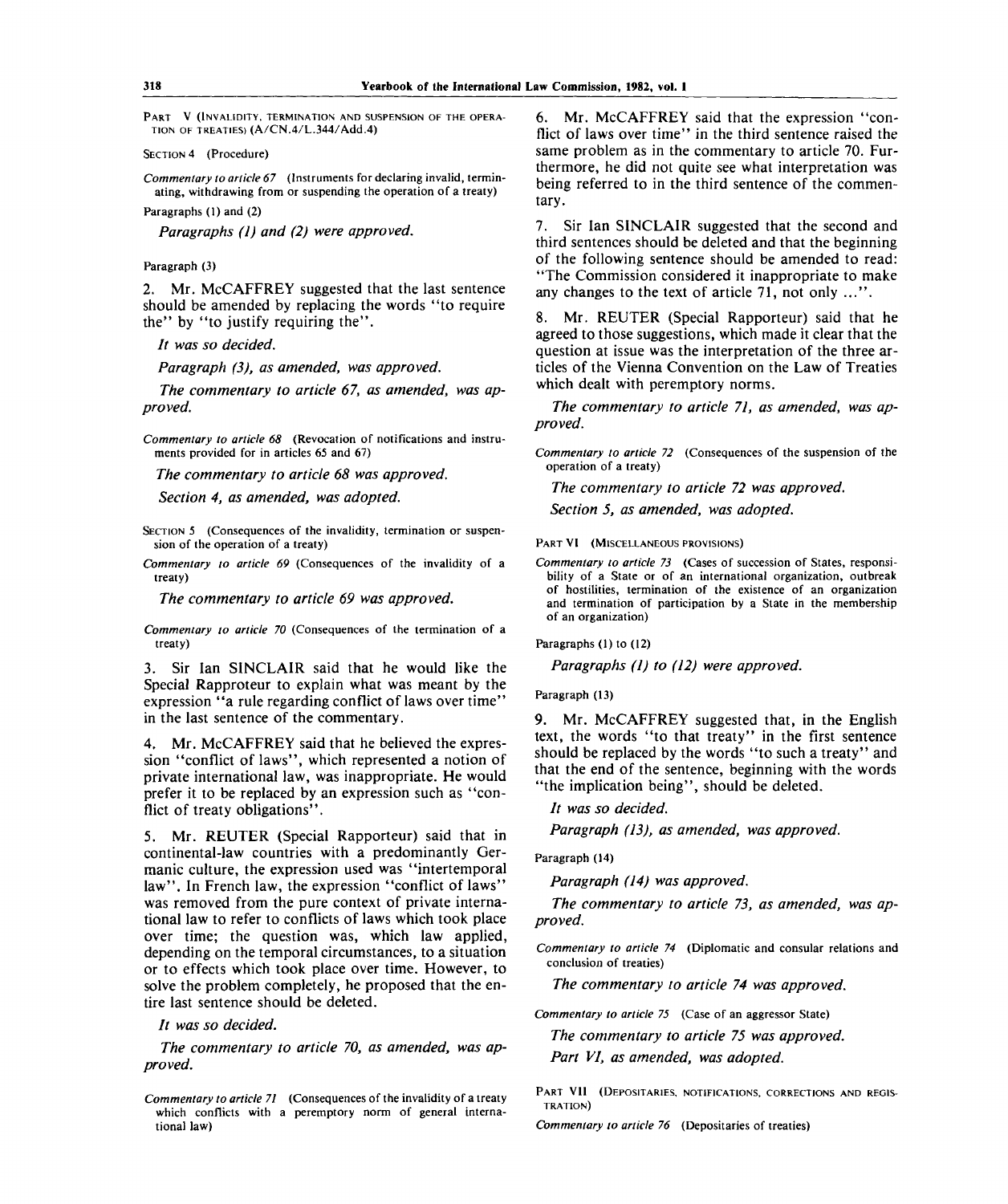Paragraph (1)

*Paragraph (1) was approved.*

Paragraphs (2) and (3)

10. Sir Ian SINCLAIR proposed that the last sentence in paragraph 2 should become the first sentence in paragraph 3.

*It was so decided.*

11. Mr. McCAFFREY, referring to the English text, proposed that in the second sentence of paragraph (3), the word "need" should be inserted after the word "what".

*It was so decided.*

*Paragraphs (2) and (3), as amended, were approved.*

*The commentary to article 76, as amended, was approved.*

*Commentary to article 77* (Functions of depositaries)

The commentary to article 77 was approved.

*Commentary to article 78* (Notifications and communications)

12. Mr. McCAFFREY proposed that it should be made clear, at the beginning of the first sentence, that the article 78 in question was article 78 of the Vienna Convention on the Law of Treaties.

*It was so decided.*

*The commentary to article 78, as amended, was approved.*

*Commentary to article 79* (Correction of errors in texts or in certified copies of treaties)

*The commentary to article 79 was approved.*

*Commentary to article 80* (Registration and publication of treaties)

*The commentary to article 80 was approved.*

*Part VII, as amended, was adopted.*

*Mr. Reuter took the chair.*

**CHAPTER** V. *Jurisdictional immunities of States and their property* (A/CN.4/L.345 and Add.l)

**A. Introduction** (A/CN.4/L.345)

Paragraphs 1 to 10

*Paragraphs 1 to 10 were adopted.*

Paragraph 11

13. Mr. McCAFFREY proposed that in the last sentence the words "as various expressions of consent" should be replaced by an expression such as "on the various ways of expressing consent".

*It was so decided.*

*Paragraph 11, as amended, was adopted.*

Paragraphs 12 to 19 *Paragraphs 12 to 19 were adopted.* Paragraph 20

14. Mr. McCAFFREY proposed that, in the English text, in the last sentence, the words "In civil-law jurisdiction" should be replaced by the words "In the civil law system".

// *was so decided.*

*Paragraph 20, as amended, was adopted.*

Paragraphs 21 and 22

*Paragraphs 21 and 22 were adopted.*

Paragraph 23

15. Mr. McCAFFREY proposed that the words "it was to be hoped" in the penultimate sentence should be replaced by the words "it appeared".

// *was so decided.*

16. Sir Ian SINCLAIR proposed that the words "He noted that" at the beginning of the same sentence should be deleted.

*It was so decided.*

*Paragraph 23, as amended, was adopted.*

Paragraphs 24 to 33

*Paragraphs 24 to 33 were adopted.*

Paragraph 34

17. Sir Ian SINCLAIR proposed that the words "of the above" in the second sentence should be replaced by the words "of the article".

*It was so decided.*

*Paragraph 34, as amended, was adopted.*

Paragraph 35

18. Mr. McCAFFREY proposed that, in the English text, the words "pleadings on the merits" in the fifth sentence should be replaced by the words "steps concerning the merits".

19. Mr. SUCHARITKUL (Special Rapporteur) said that he believed it would be just as well simply to delete the words "pleadings on".

// *was so decided.*

*Paragraph 35, as amended, was adopted.*

Paragraphs 36 to 42

*Paragraphs 36 to 42 were adopted.*

*Section A, as amended, was adopted.*

**CHAPTER III.** *State responsibility* (A/CN.4/L.346)

**A. Introduction**

Paragraphs 1 to 15 *Paragraphs 1 to 15 were adopted. Section A was adopted.*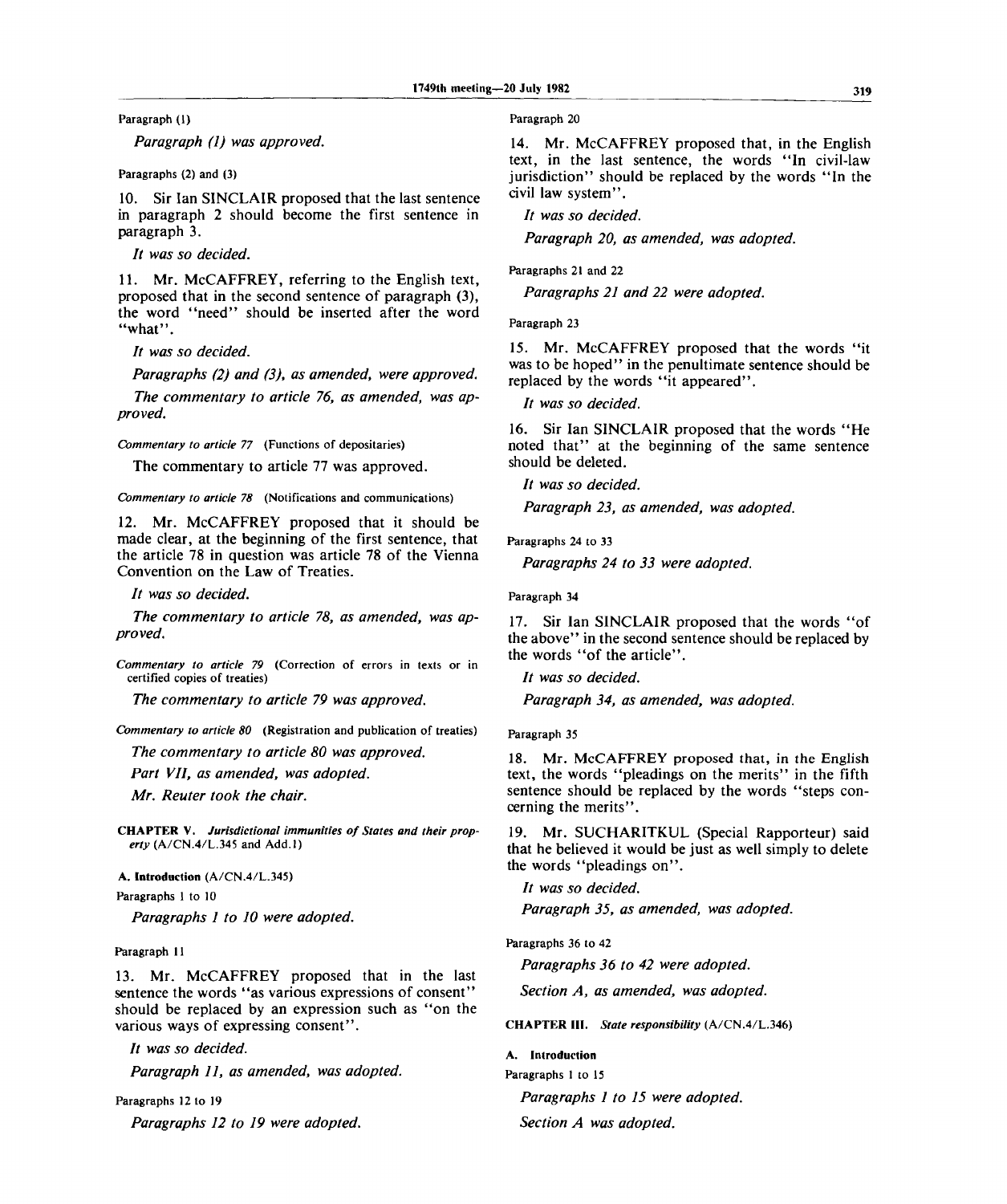### **B. Consideration of the topic at this session** Paragraphs 16 to 36

*Paragraphs 16 to 36 were adopted.*

### Paragraph 37

20. Sir Ian SINCLAIR proposed that the words "of the commitment" should be deleted.

// *was so decided.*

*Paragraph 3 7, as amended, was adopted.*

### Paragraphs 38 to 40

*Paragraphs 38 to 40 were adopted.*

*Section B, as amended, was adopted.*

*Chapter HI as a whole, as amended, was adopted.*

## **Jurisdictional immunities of States and their property** *{continued)\** **(A/CN.4/L.342)** [Agenda item 6]

DRAFT ARTICLES PROPOSED BY THE DRAFTING COMMITTEE

ARTICLE 1, ARTICLE 2, subpara. 1 *(a),* ARTICLES 7, 8 and 9

21. Mr. SUCHARITKUL (Chairman of the Drafting Committee), before introducing the draft articles on jurisdictional immunities of States and their property adopted by the Drafting Committee (A/CN.4/L.342), said that the Committee had held 23 meetings in all, during which it had adopted the texts of 55 draft articles and the annex, and reviewed 26 draft articles, on the law of treaties between States and international organizations or between international organizations. That had been the priority topic at the Commission's thirty-fourth session. The Committee had also held a preliminary discussion on the first few articles in part 2 of the draft articles on State responsibility for internationally wrongful acts. Finally, the Committee had adopted the texts of the draft articles on jurisdictional immunities which he would shortly introduce. The Committee's achievements at the present session compared favourably with those at preceding sessions; in that connection he wished to thank all the members of the Drafting Committee as well as the Special Rapporteurs concerned and those members of the Commission who had attended the Committee's meetings.

22. Unless the General Assembly requested the Commission to complete the second reading of part 1 of the draft articles on State responsibility for internationally wrongful acts, the Drafting Committee should be in a position, at the thirty-fifth session, to consider the three remaining draft articles on jurisdictional immunities of States and their property and the nine draft articles on State responsibility. To those should be added the 14 draft articles on the status of the diplomatic courier and the diplomatic bag not accompanied by diplomatic courier which the Drafting Committee had not yet

begun. The Drafting Committee should then be able to consider such new articles as might be referred to it by the Commission in the course of its thirty-fifth session.

#### CONSIDERATION BY THE COMMISSION

ARTICLE  $2^1$  subpara. 1 (a) (Use of terms: "court")

23. Turning to the draft articles on jurisdictional immunities of States and their property, he said that the Committee proposed the following new text for article 2, subparagraph 1 *(a):*

**"(a) 'court' means any organ of a State, however named, entitled to exercise judicial functions;"**

24. Although article 2, on use of terms, would have to be considered towards the end of the preparation of the draft on first reading, the Drafting Committee had deemed it appropriate, in the light of the debate in the Commission, to adopt at the present stage a provisional definition of the term "court". The definition was intended to delimit the topic under consideration, namely, to show that the jurisdictional immunities referred to in the title of the topic were immunities from the jurisdiction of the courts of a State. The expressions "organ" and "judicial functions" had been found sufficiently flexible to encompass the varied characteristics that might be attributed to them under the internal law of States.

25. The CHAIRMAN, noting that there were no comments, suggested that the Commission might adopt article 2, subparagraph 1 *(a),* as proposed by the Drafting Committee.

*Article 2, subparagraph 1 (a), was adopted.*

# ARTICLE  $1^2$  (Scope of the present articles)

26. Mr. SUCHARITKUL (Chairman of the Drafting Committee) said that the Drafting Committee proposed the following text and title for article 1:

### *Article 1. Scope of the present articles*

**The present articles apply to the immunity of one State and its property from the jurisdiction of the courts of another State.**

The text of the article had been modified in the light of the definition of the word "court". The words "of the courts" had been added to qualify the word "jurisdiction" and the words "questions relating to" had been deleted.

27. Mr. USHAKOV said he noted that the Drafting Committee had decided to confine the scope of the draft to the immunity of one State from the jurisdiction of the courts of another State. He thought it was best for the time being to be specific, although he was not sure what the position would be with regard, for example, to prop-

<sup>•</sup> Resumed from the 1730th meeting.

<sup>&</sup>lt;sup>1</sup> For the text, see Yearbook ... 1981, vol. II (Part Two), p. 153, footnote 655.

<sup>2</sup> For the text initially adopted by the Commission, see *Yearbook... 1980,* vol. II (Part Two), p. **141.**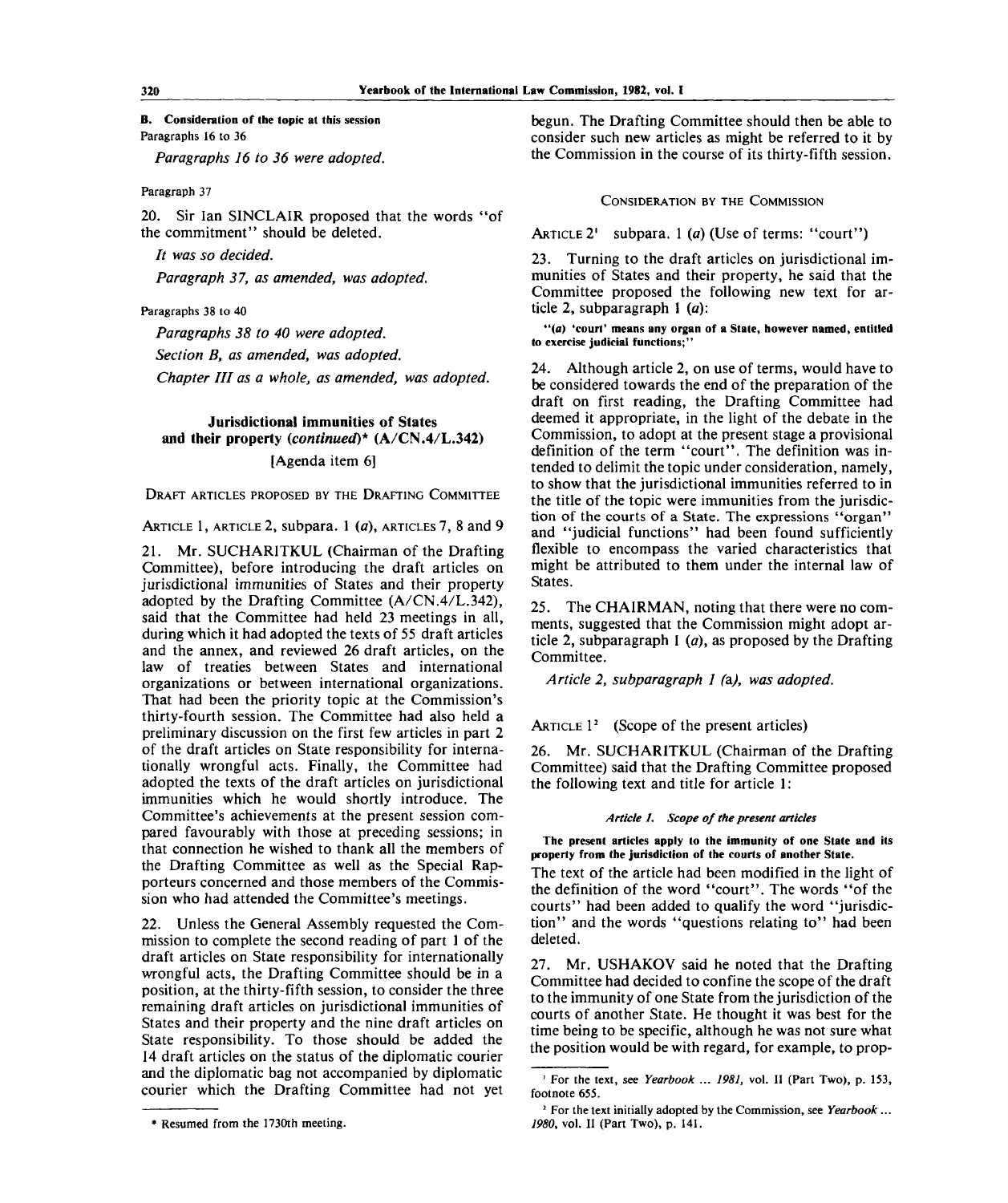erty and execution falling more withing the jurisdiction of the administrative authorities.

28. While he was able to accept draft article 1, he nevertheless regretted that draft article 6,<sup>3</sup> which stated the principle of jurisdictional immunity of States, had to remain in abeyance. He found it a little difficult to understand the attitude of other members of the Commission in that respect. They seemed to be afraid that, once the principle was enunciated, exceptions to it would no longer be possible; that seemed somewhat strange, since exceptions often proved the rule. They even feared a provision to the effect that a State should enjoy immunity from the jurisdiction of the courts of another State "save as otherwise provided for in the articles", since they felt that the exceptions provided for would not be exhaustive and that difficulties would ensue. Yet the principle existed, and it was recognized by all States; if it was not enunciated, the Commission would be failing in its task. He would therefore like an assurance that the Commission would try to state the principle; otherwise it would be pointless to talk of exceptions.

29. Sir Ian SINCLAIR said that the new text of draft article 1 proposed by the Drafting Committee did in a sense confine the scope of the topic, inasmuch as it would leave certain areas unregulated by the draft. Members would, however, probably agree that there seemed to be a dearth of reliable authority for settling the wider issue of the extent of immunity from the jurisdiction of administrative authorities, for instance, given the general principle that one State entity operating in the territory of another State was fundamentally obliged to comply with the laws of the latter. In the circumstances, he considered that the new draft article 1 was a very considerable improvement and should provide the foundation for the ensuing draft articles. Although there might be problems when it came to the chapters relating to property and execution, he did not think that they would be insurmountable.

30. Agreeing that draft article 6 raised a problem, he said that he had always taken the view that, even in its present wording, it did state a principle of immunity, to which there were exceptions. It could of course be argued that that in itself was a controversial way of presenting the topic. There was at least one school of thought according to which the whole doctrine of State immunity was an exception to an overriding principle, that of the jurisdiction of the territorial sovereign. In his view, however, the problem raised by Mr. Ushakov would solve itself as work on the draft articles proceeded. If draft article 6 were to be modified in such a way as to state that the principle of immunity applied "except as provided in the articles", the Commission would immediately be confronted with the problem of the scope and range of the exceptions that would come later in the draft. Having participated in the elaboration of the European Convention on State Immunity,<sup>4</sup> he

knew how difficult it was to draw up an exhaustive catalogue of cases of non-immunity. Some flexibility therefore had to be ensured in the later draft articles in order to enable the future instrument to operate in an effective manner, having regard to the way in which the jurisprudence of the courts developed.

31. Consequently, he did not think it would be possible to take a decision on draft article 6 at the present stage of work on the topic. In his opinion, the matter would sort itself out as work progressed, and should not, in the final analysis, prove a,stumbling-block. At any rate, the Drafting Committee was proceeding on the basis that draft article 6 did state a principle and that exceptions to it would be provided for. That should bring some comfort to Mr. Ushakov.

32. Mr. YANKOV said he felt bound to agree with the reasoning of Mr. Ushakov, especially in regard to the link between the new article 1 and article 6 as provisionally adopted by the Drafting Committee. Even if the restrictive scope of article 1, which confined the application of the articles to the jurisdiction of the courts, was simply regarded at that stage as a working hypothesis, it was hardly a step forward, considering its implications for article 6. As Sir Ian Sinclair had observed, the fact that some areas would remain unregulated by the draft might unnecessarily restrict the general rule on State immunity and lead to results which conflicted with customary and conventional law and the ambit of State immunity as indicated by State practice at large. Enunciating a general rule by way of exceptions might shrink the legal notion of State immunity and its application. The issue deserved further consideration, since it was easier to repair consequences at the present state than later on. Flexibility and a pragmatic approach were to be recommended, but great caution should be exercised as well.

33. He suggested that the door should be left open for considering all the implications that article 6 might have for the articles following it. Even articles 7 to 9, if seen in terms of the restrictive approach resulting from article 1 as amended and article 6, might need further consideration by the Drafting Committee and the Commission. In view of that, he was not prepared to endorse articles 7 to 9 as they stood.

34. Mr. NI, referring to the proposed definition of "court" in article 2, subparagraph 1 *(a),* recalled that in the Drafting Committee Sir Ian had proposed the following formulation of that definition:

" 'court' means any organ of a State, however named, entitled to exercise adjudicatory functions in civil, commercial or administrative matters".

There had been considerable discussion in the Committee about the word "adjudicatory", since in countries whose judicial system included procurators, they were considered as exercising judicial functions in the service of the courts although they never made decisions or gave judgements. The present formulation—" 'court' means any organ of a State, however named, entitled to exercise judicial functions"—was appropriate because

<sup>1</sup>  *Ibid.,* p. 142.

<sup>4</sup> See 1708th meeting, footnote 12.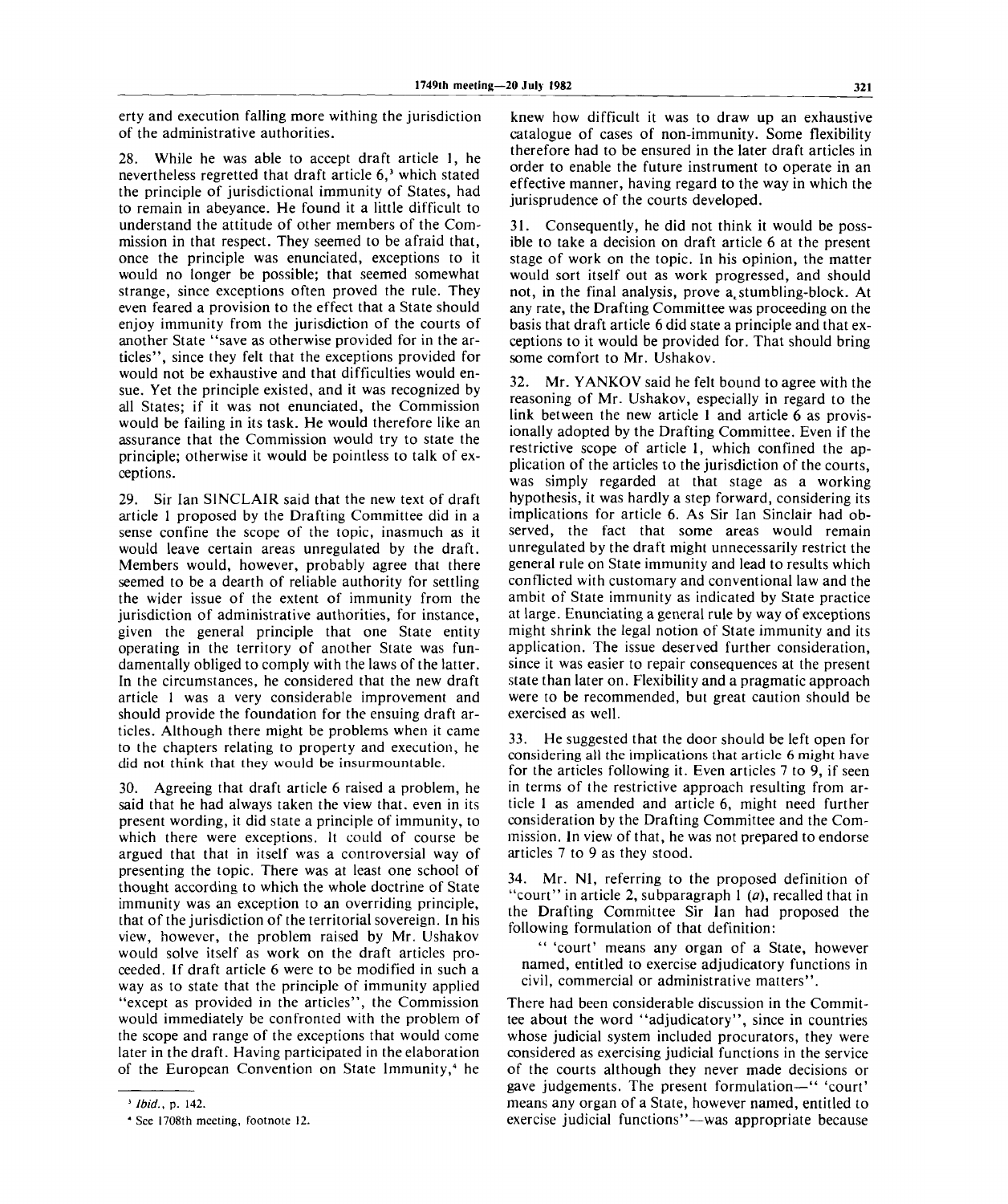the term "judicial functions" did not exclude the exercise of functions considered judicial but not adjudicatory.

35. He shared the concern expressed by Mr. Ushakov and Mr. Yankov regarding the present formulation of article 6, although he did not feel so strongly as Mr. Ushakov that the article formulated an exception. It did state a certain principle, but not very clearly; it gave the impression that whatever kind of State immunity was given would be governed by the articles to follow. During the debate in the Commission a number of formulations had been proposed, some of which were enumerated in paragraphs 27 and 28 of chapter V of the draft report (A/CN.4/L.345). It was obvious that the present one was not final. The Drafting Committee had even set up a working group to try to reword article 6, but the group had not had time to do that. Although he was not absolutely satisfied with the present formulation of that article, he took the view, like Sir Ian Sinclair, that it could be revised when the Commission had arrived at a definite formulation of the articles following it.

36. Mr. KOROMA recalled that in an earlier intervention (1712th meeting) he had tried, if anything, to extend the application of jurisdictional immunity, whereas article 1 and article 2, subparagraph 1 *(a),* took a restrictive approach. As to article 6, it stated a basic principle of international law and so was not subordinate to the other articles. He was prepared to accept the view of the Special Rapporteur that article 1 and article 2, subparagraph 1 *(a),* as presently formulated, should be accepted as a working hypothesis.

37. Mr. CALERO RODRIGUES said that he approved the articles submitted by the Drafting Committee, on the understanding that further consideration of article 6 was necessary. He agreed with the limitation of the scope of the articles now presented in article 1, which simply clarified the Special Rapporteur's position that the Commission should confine itself to dealing with the jurisdiction of the courts. Precisely because the Commission was not being too ambitious, article 6 should be clearer than it was at present. According to his understanding of that article, it stated the principle that immunity existed under general international law except as far as limitations to it were laid down in the draft articles. It had been impossible at the present session for the Drafting Committee to come to grips with the problem of article 6. However, it was his understanding that if the Commission was able to approve articles 1, 2, subparagraph 1 *(a),* 7, 8 and 9, it would come back to article 6 in the future in order to make the meaning of the article absolutely clear.

38. Mr. FRANCIS said that he wished to associate himself with the reservations expressed by Mr. Koroma concerning the limitation in scope of article 1.

39. The CHAIRMAN, speaking as a member of the Commission, said that he approved of the working method whereby the scope of the draft was limited from

the outset to jurisdictional immunity in judicial matters; that did not mean that there were not other forms of jurisdictional immunity or that the Commission could not examine them subsequently. The situation had been almost identical when the Commission had tackled the study of succession of States in respect of matters other than treaties; in order to make progress, it had had to study certain aspects of the question one by one.

40. The definition of the term "court" in article 2, subparagraph  $\frac{1}{a}$ , was quite acceptable to him. When dealing with an exceptionally difficult topic, it was important to show some flexibility.

41. He would not be able to gain a clear idea of article 6 and the following articles until the entire draft had been elaborated. It was not unusual that the early articles of a draft could only be evaluated in relation to the subsequent articles and that the latter sometimes obliged the Commission to revise the former. In the present case, it was evident that each article called the preceding articles into question. However, in order to progress, the Commission must have texts before it which, even if they were not perfectly satisfactory, enabled it gradually to obtain a comprehensive view of the issue, which might ultimately be acceptable as a compromise.

42. Mr. McCAFFREY said he wished to associate himself with the last remarks made by the Chairman in his capacity as a member of the Commission. It was essential for the Commission to approve the articles submitted by the Drafting Committee in order to provide a working basis for continued progress the following year. The Sixth Committee would certainly find it curious if the Commission failed to approve those articles provisionally. Their approval did not mean that they had to be perfect in the eyes of every member of the Commission.

43. Concerning article 1, he agreed with Mr. Calero Rodrigues that the empirical method followed by the Special Rapporteur had not revealed a State practice that was broad enough to expand the coverage of the present articles beyond what was provided for in the new article 1. It would certainly be highly inadvisable to purport to create principles of immunity which did not exist. He referred in that connection to the examples mentioned in the Commission and in the Drafting Committee, particularly in regard to administrative proceedings, to which all agreed that States were subject.

44. The definition of the term "court" in article 2, subparagraph 1 *(a),* was a pivotal accomplishment in that it enabled the Commission to avoid defining jurisdiction more specifically at that stage.

45. The draft articles submitted by the Drafting Committee were the product of long and hard labour; it would be regrettable to leave them pending for another year. He therefore endorsed the suggestion that they should be given provisional approval.

*Article 1 was adopted.*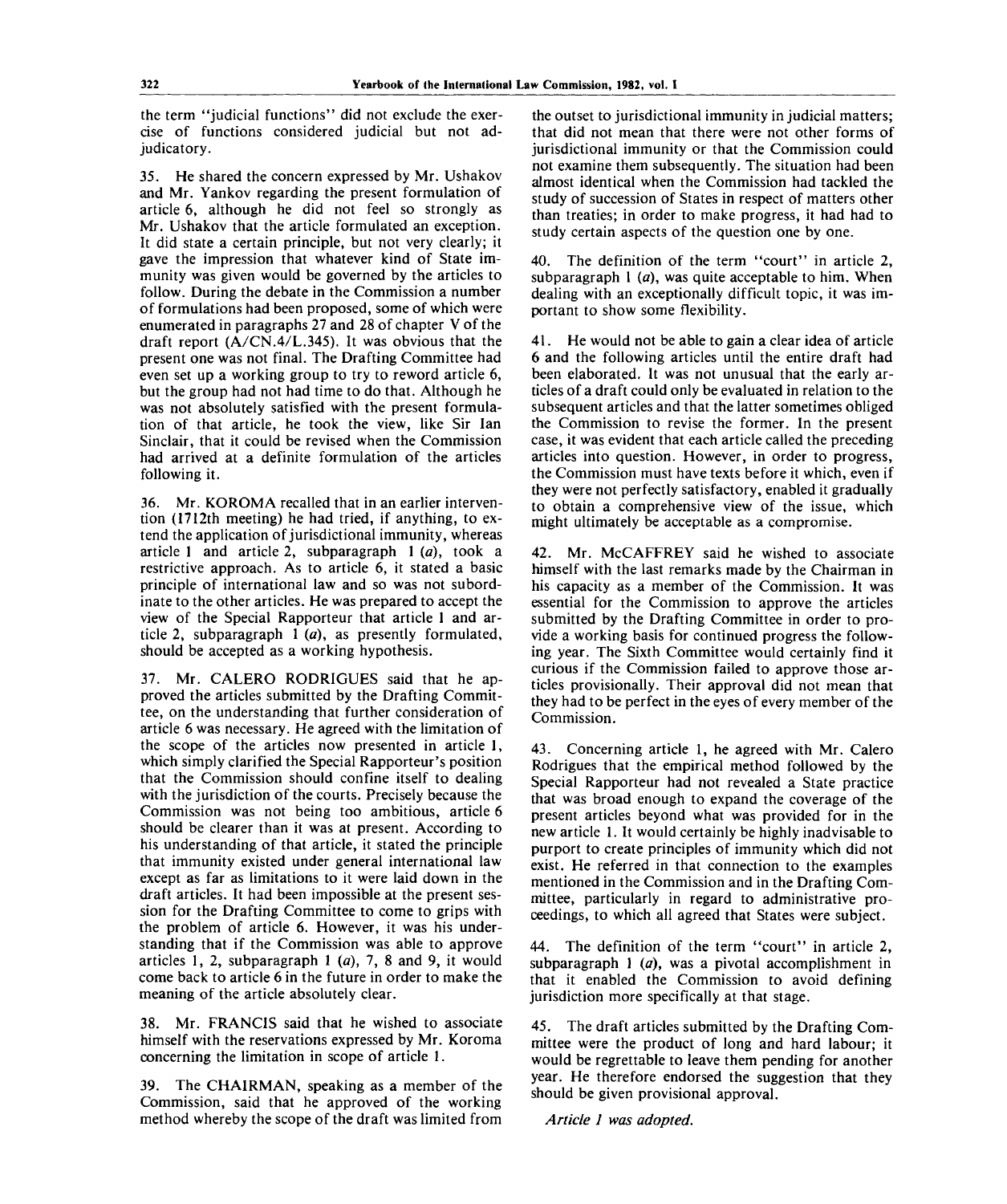ARTICLE 7<sup>5</sup> (Modalities for giving effect to State immunity)

46. Mr. SUCHARITKUL (Chairman of the Drafting Committee) said that when part IV of the draft articles, concerning immunities of State property from measures of attachment and execution, was drafted, the Commission might wish to re-examine the scope of article 1. In order not to delay its work, the Drafting Committee had appointed a working group to consider article 6. He was grateful to Mr. Ni for having drawn attention to some of the draft proposals which the group had made. He wished to assure Mr. Yankov that article 6 as it stood would have to be changed, both because of the changes in article 1 and because article 6, paragraph 2, carried over into article 7. As Special Rapporteur, he had submitted the following alternative texts for the phrase "in accordance with the provisions of the present articles" in the two paragraphs of article 6: in paragraph 1, "to the extent of and subject to the limitations provided in the present articles"; and in paragraph 2, "except as otherwise provided in the present articles".

47. Turning to article 7, he said that the Drafting Committee proposed the following title and text for the article:

#### *Article 7. Modalities for giving effect to State immunity*

**1. A State shall give effect to State immunity [under article 6] by refraining from exercising jurisdiction in a proceeding before its courts against another State.**

**2. A proceeding before a court of a State shall be considered to have been instituted against another State, whether or not that other State is named as a party to that proceeding, so long as the proceeding in effect seeks to compel that other State either to submit to the jurisdiction of the court or to bear the consequences of a determination by the court which may affect the rights, interests, properties or activities of that other State.**

**3. In particular, a proceeding before a court of a State shall be considered to have been instituted against another State when the proceeding is instituted against one of the organs of that State, or against one of its agencies or instrumentalities in respect of an act performed in the exercise of governmental authority, or against one of the representatives of that State in respect of an act performed in his capacity as a representative, or when the proceeding is designed to deprive that other State of its property or of the use of property in its possession or control.**

48. The text of article 7 reproduced substantially that submitted by the Special Rapporteur to the Drafting Committee for the same article towards the end of the thirty-third session of the Commission.<sup>6</sup> Paragraph I was based on alternative A, but with drafting changes made necessary by the introduction of the term "court". Thus the rather long and detailed formulation in the original text ("refraining from subjecting another State to the jurisdiction of its otherwise competent judicial and administrative authorities [or] and by disallowing the [conduct] continuance of legal proceedings") had been replaced by the following more concise phrase: "refraining from excercising jurisdiction in a proceeding before its courts". The words "under article 6" remained in square brackets in order to highlight the existence of differing views on the contents of article 6 and the importance attached by some members to that article.

49. In paragraphs 2 and 3, the term "court" had been utilized where necessary and the text had been recast accordingly. In particular, the words in former paragraph 3, "against one of its organs, agencies or instrumentalities acting as a sovereign authority", had been altered to read: "against one of the organs of that State, or against one of its agencies or instrumentalities in respect of an act performed in the exercise of governmental authority"; that terminology, borrowed from part 1 of the draft articles on State responsibility for internationally wrongful acts, helped to ensure some uniformity among the drafts being elaborated by the Commission on different topics.

50. In the title of article 7, the words "Obligation to give" had been replaced by the words "Modalities for giving", which reflected the contents of the article better. Finally, in paragraph 2 of the French text the words *"designe comme une partie"* had been replaced by the words *"cite comme partie".*

51. Mr. USHAKOV said that the Drafting Committee had worded article 7 on the basis that it would be able to finalize the text of article 6. As the words "under article 6" in paragraph 1 of the article indicated, article 7 did in fact depend on article 6, about which the Drafting Committee had been unable to reach agreement. If article 6 concerned immunity from the jurisdiction of the courts only, article 7, which dealt with how to give effect to that immunity, would definitely make sense. But at present article 6 was much wider in scope and encompassed all forms of immunity from the jurisdiction of the State.

52. Without article 6, the articles following it should be left in abeyance. He himself could not understand why some members of the Commission were reluctant to state a well-known principle of international customary and conventional law in article 6 and why that principle could not be stated until the exceptions to which it was subject had been enumerated. He was neither for nor against articles 7, 8 and 9. They simply seemed meaningless to him because they lacked the basis which article 6 should represent.

53. Sir Ian SINCLAIR said that he was not as pessimistic as Mr. Ushakov about the implications of article 6 for articles 7, 8 and 9. The new text of article 1 represented progress in that it delimited the scope of the draft articles. Accordingly, although there might be differing views in the Commission as to the precise formulation of article 6, the statement of principle it contained was bound to relate to immunity from jurisdiction in proceedings before the courts of another State. There was at least that measure of agreement regarding a revised formulation for article 6. The fact that the Commission, for reasons advanced earlier by

**<sup>5</sup> For the text submitted by the Special Rapporteur and the initial consideration thereof by the Commission at its present session, see 1714th meeting, paras. 6-41; 1715th meeting; and 1716th meeting, paras. 1-14.**

**<sup>6</sup> See** *Yearbook ... 1981,* **vol. II (Part Two), p. 158, footnote 668.**